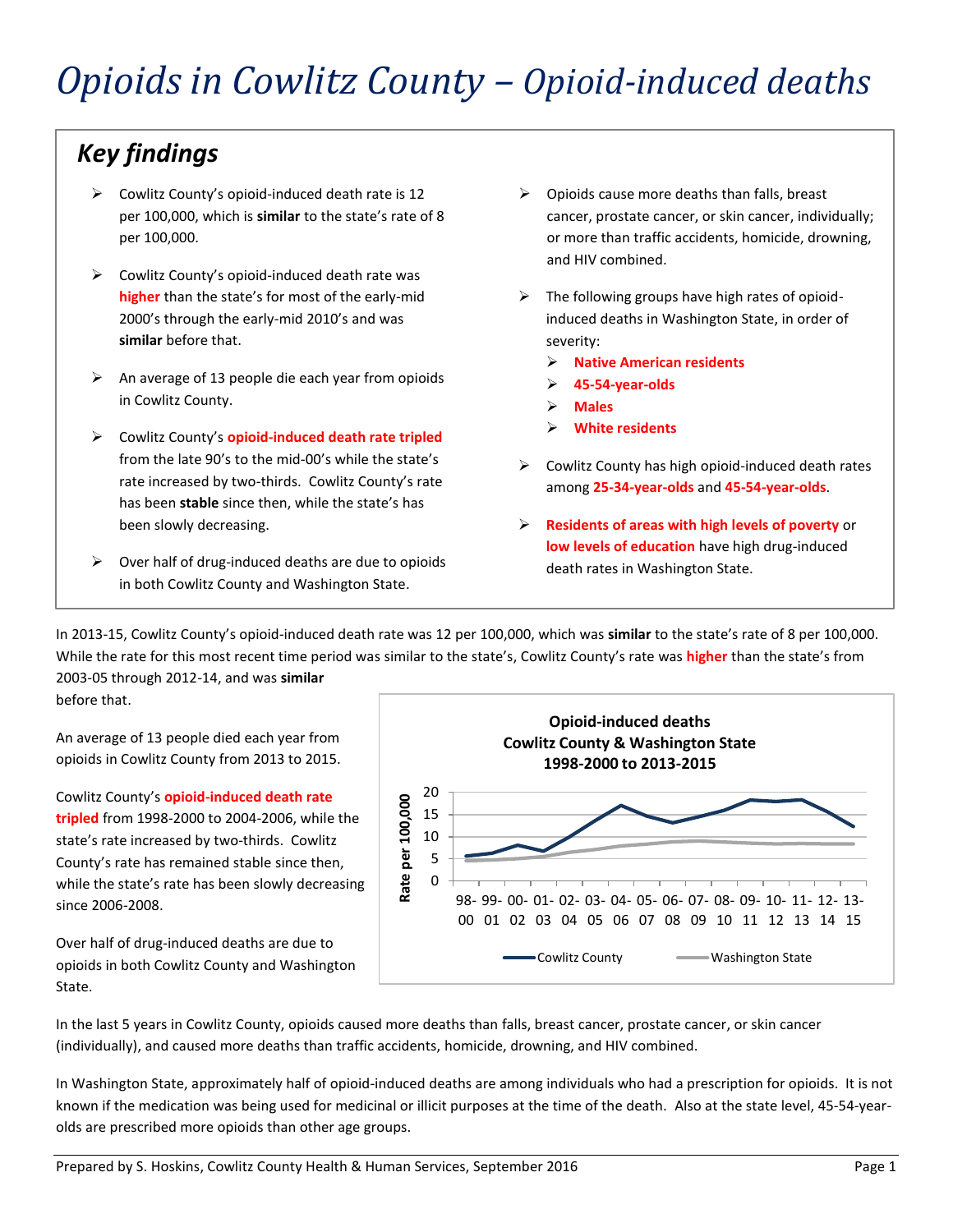# *Demographic disparities*

In Cowlitz County in 2009-2015, **25-34-year-olds** and **45-54-year-olds** had higher opioid-induced death rates than the county average. During this time period, Cowlitz County had no opioid-induced deaths among residents older than 74, and fewer than 10 among those aged 0-17 or 65-74. Time trend analysis by age cannot be done for Cowlitz County due to small numbers.

In Washington State, less than 1% of opioid-induced deaths are younger than 18, and these deaths peak among 45-54-year-olds. Also at the state level, prescription-drug-related overdoses seem to have increased most among 45-54-year-olds, while heroin overdoses have increased more among 15-34-year-olds.



In Cowlitz County in 2009-2015, males and females had **similar** opioid-induced death rates. Males had **higher** rates than females at the state level. In Cowlitz County, male and female rates have followed roughly the same trends over time. No formal time trend analysis by gender has been done at the state level.

Our ability to look at opioid deaths by race/ethnicity is limited due to small numbers. Cowlitz County had no opioid-induced deaths in a racial or ethnic minority group from 2009 to 2015. During this time period at the state level, **Native American** and **White** residents had a higher death rate than the state average, at 26 and 10 per 100,000, respectively. The **Native American rate was 3 times the state average**. **Hispanic** and **Asian** residents had lower-than-average rates, at 3 and 1, respectively. Time trend analysis by race/ethnicity has not been formally done at the state level.

While it did not look at opioid-induced deaths specifically, a Washington State report found that residents living in **high-poverty** or **low-education areas** have high rates of drug-induced deaths. Time trend analysis was not done in this report.

Our ability to look at opioid deaths in specific geographic areas of the county is also limited due to small numbers. Over the past 7 years, Castle Rock, Kalama, Toutle Lake, and Woodland School Districts all had fewer than 10 opioid-induced deaths and could not be assessed statistically. From 2009-2015, Longview and Kelso School Districts' opioid-induced death rates were 17 and 14 per 100,000, respectively, and both were **similar** to the county average.